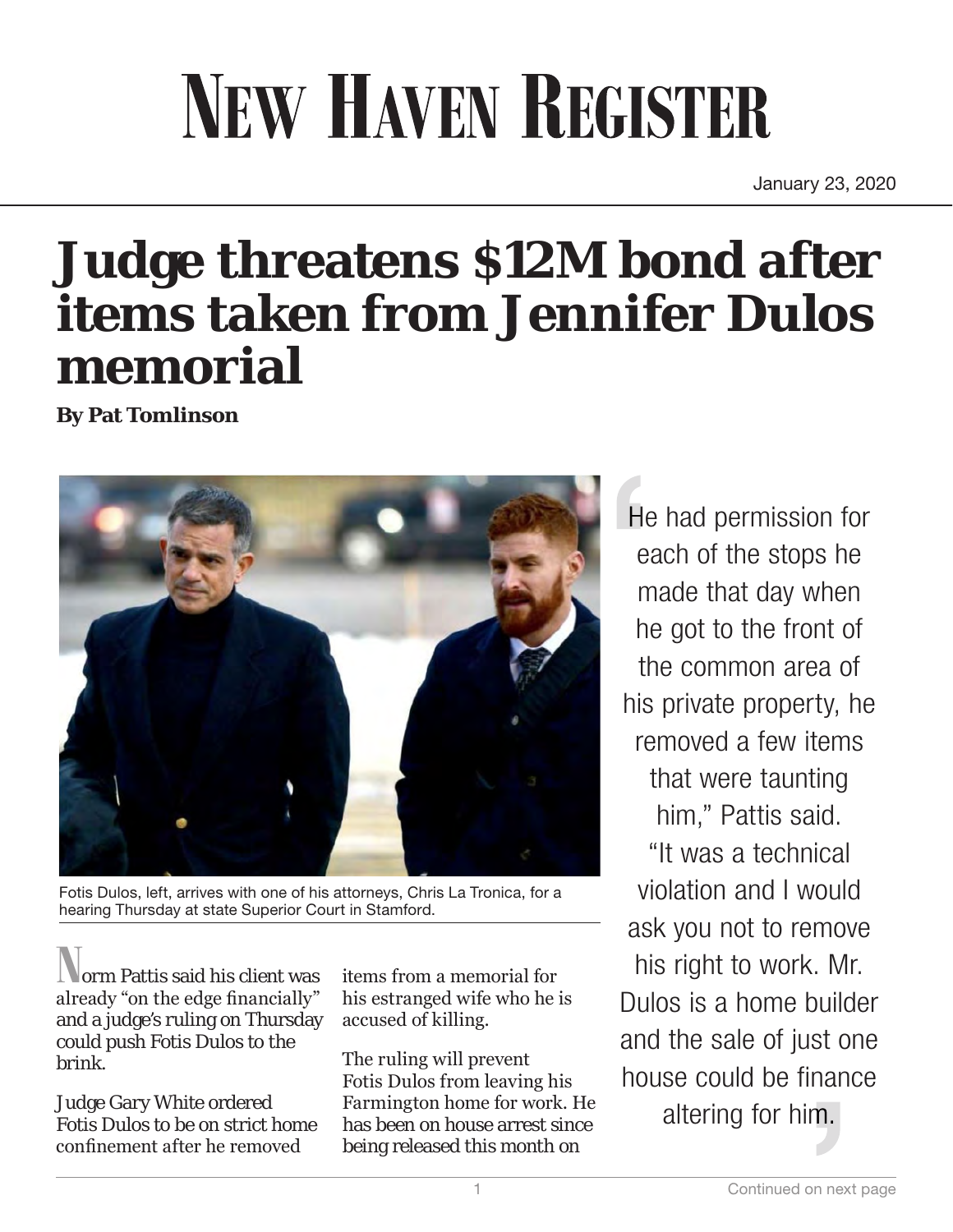\$6 million bond on charges of murder, felony murder and firstdegree kidnapping in the May 24 death of Jennifer Dulos.

White, who was filling in for Judge John Blawie, threatened to double his bond if Fotis Dulos violated the terms of his release again, pointing out he was previously warned about the battery running too low on the electronic device that is monitoring his movements.

Fotis Dulos had received court approval to go to the grocery store last Friday when he stopped at the memorial that was placed at the end of Jefferson Crossing, a private road consisting of homes his company developed.

Fotis and Jennifer Dulos lived there until she left for New Canaan with their five children when she filed for divorce in 2017.

Pattis admitted Fotis Dulos should not have stopped at the memorial, but told White his client deserved only a "stern admonishment."

"He had permission for each of the stops he made that day when he got to the front of the common area of his private property, he removed a few items that were taunting him," Pattis said. "It was a technical violation and I would ask you not to remove his right to work. Mr. Dulos is a home builder and the sale of just one house could

be finance altering for him."

"He has strict requirements to follow," White said. "He messed up one time. He messed up two times. If he messes up a third time, I'm going to raise his bond."

Fotis Dulos has been in trouble financially and a \$2.5 million civil lawsuit filed by his motherin-law, Gloria Farber, is pending a Hartford judge's ruling. Farber is also foreclosing on his Farmington home and a bank is trying to seize a New Canaan property his company has been trying to sell.

The 7,000-square-foot home at 61 Sturbridge Hill Road was part of the Jennifer Dulos investigation after neighbors reported hearing loud bangs coming from the property the morning after the May 24 disappearance. Nothing connected to the disappearance was found on the property, according to search warrants unsealed last week.

In a sworn affidavit, Nicholas Gazetos, executive vice president of the Savings Bank of Danbury, said Fotis Dulos does not have "sufficient funds" to maintain the property. Gazetos said Fotis Dulos has asked the bank to pay utilities to keep the electricity and heat on, the court documents said.

Pattis said the defense is hoping to quickly go to trial, waiving his client's right to a probable cause

hearing as Fotis Dulos pleaded not guilty Thursday to the latest charges.

"We discussed the pros and cons, and I received my client's consent for the waiver," Pattis said.

It was a change in strategy after Pattis said last week the defense was going to request a probable cause hearing.

Pattis is also calling for the state Supreme Court to "make haste" with its decision on the gag order that Blawie imposed in September.

"We would like to speak freely, but we are limited in what we can say," Pattis said outside the courthouse following the hearing.

Pattis has contended his team has not been able to properly defend against accusations police have made in arrest warrants that have been released to the public.

Last week, 469 pages of search warrants in the case were unsealed for the first time since the investigation began eight months ago.

The documents outline how police believe Fotis Dulos, 52, and his former girlfriend, Michelle Troconis, 45, and his close friend and former lawyer, Kent Mawhinney, 54, allegedly conspired to kill Jennifer Dulos and clean up the crime.